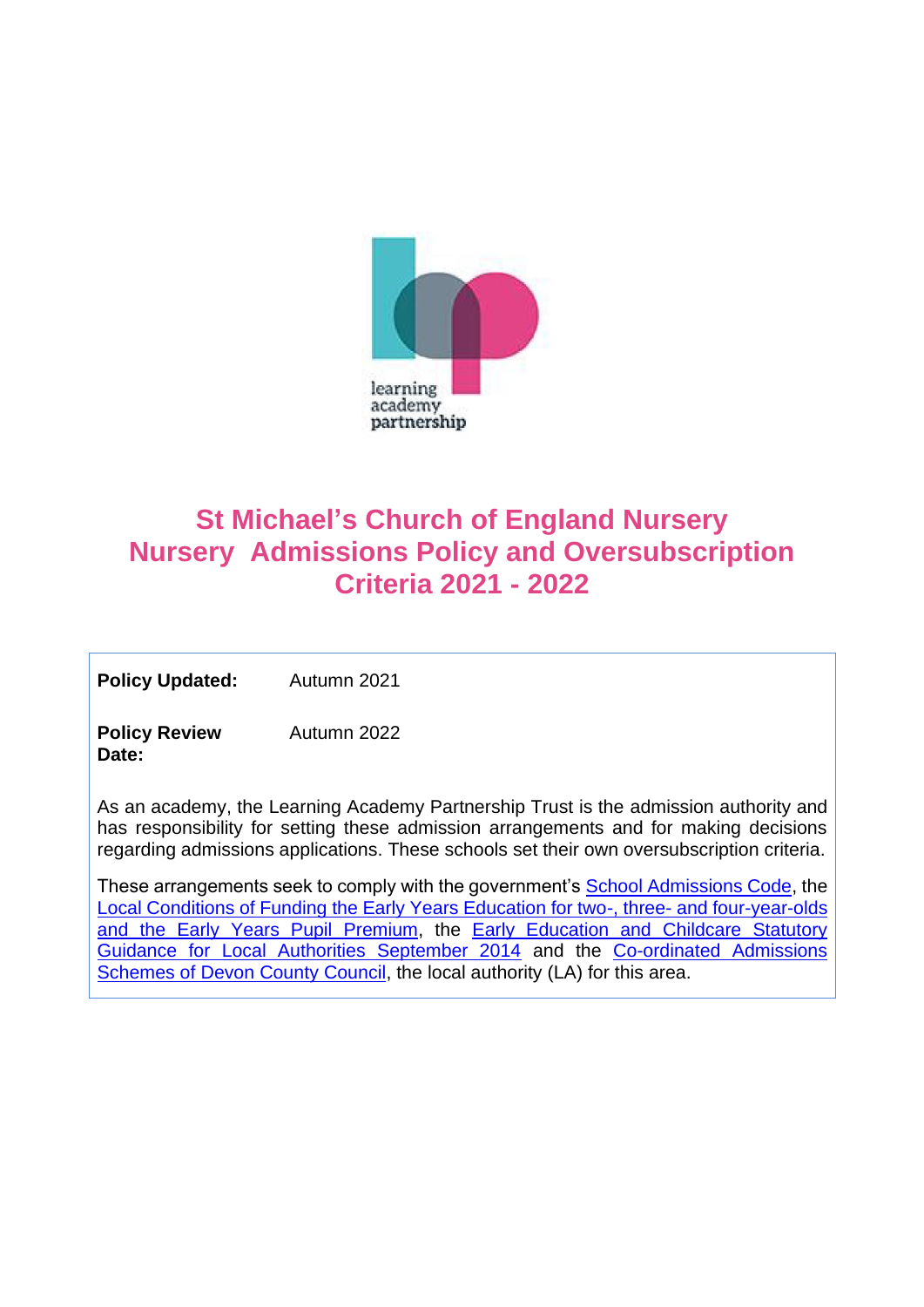# **1. The Ethos of St Michael's Church of England Nursery**

**Collectively:** We are one team and agree to work together as one family. **Empowering:** We invest in each other our communities and our future, achieving more than we ever could individually, whilst preparing for the next stage in our development.

**Excellence:** We champion excellence for all and in all that we do.

# **2. Early Years Education Funding/childcare for two-, three- and four-year-olds**

- **2.1.** All three- and four-year-olds are entitled to a free early years education place for 570 hours a year over no fewer than 38 weeks of the year. From September 2017 children whose parents are working will be entitled to 1140 hours a year.
- **2.2.** Some two-year-olds are eligible for a funded place. Our nursery/foundation stage unit (FSU) can admit two-year-olds from the start of the term following their second birthday or at the start of the term in which they have their third birthday.
- **2.3.** We expect to admit children that will be using their Early Years Education Funding as well as children whose parents are buying additional hours and those that are both funded and buying hours. There may be some children who are only attending for bought hours and some that only attend for funded hours. The minimum amount of funded time in a day is 3 hours and the maximum is 10 hours.

# **3. Admissions to the nursery**

- **3.1.** St Michael's admits:
	- Two-year-olds from their second birthday as a paid place.
	- Eligible two-year-olds funded from the start of the term following their second birthday
	- Eligible two-year-olds funded as rising three-year-olds at the start of the term in which they have their third birthday
	- Non-funded two-year-olds from the start of the term following their second birthday.
	- Non-funded two-year-olds as rising three-year-olds at the start of the term in which they have their third birthday.
	- Early Years Education funded three- and four-year-olds from the start of term following their third birthday.
	- Non-funded three- and four-year-olds from the start of term following their third birthday.

# **4. Patterns of attendance available**

- **4.1.** We are required to offer the Early Years Education Funding in a flexible way. Our school makes a core offer of:
	- Morning sessions of 8:30am 11:30am and
	- Afternoon sessions of 12.00pm to 3.00pm and
	- All day sessions of 8:30 am to 3.00pm during term time only.
- **4.2.** If you choose an all-day session this includes the lunchtime period that is 11:30 am – 12.00pm. This time is considered to be part of the day when children continue their learning and will be funded as part of the Early Years Education Funding.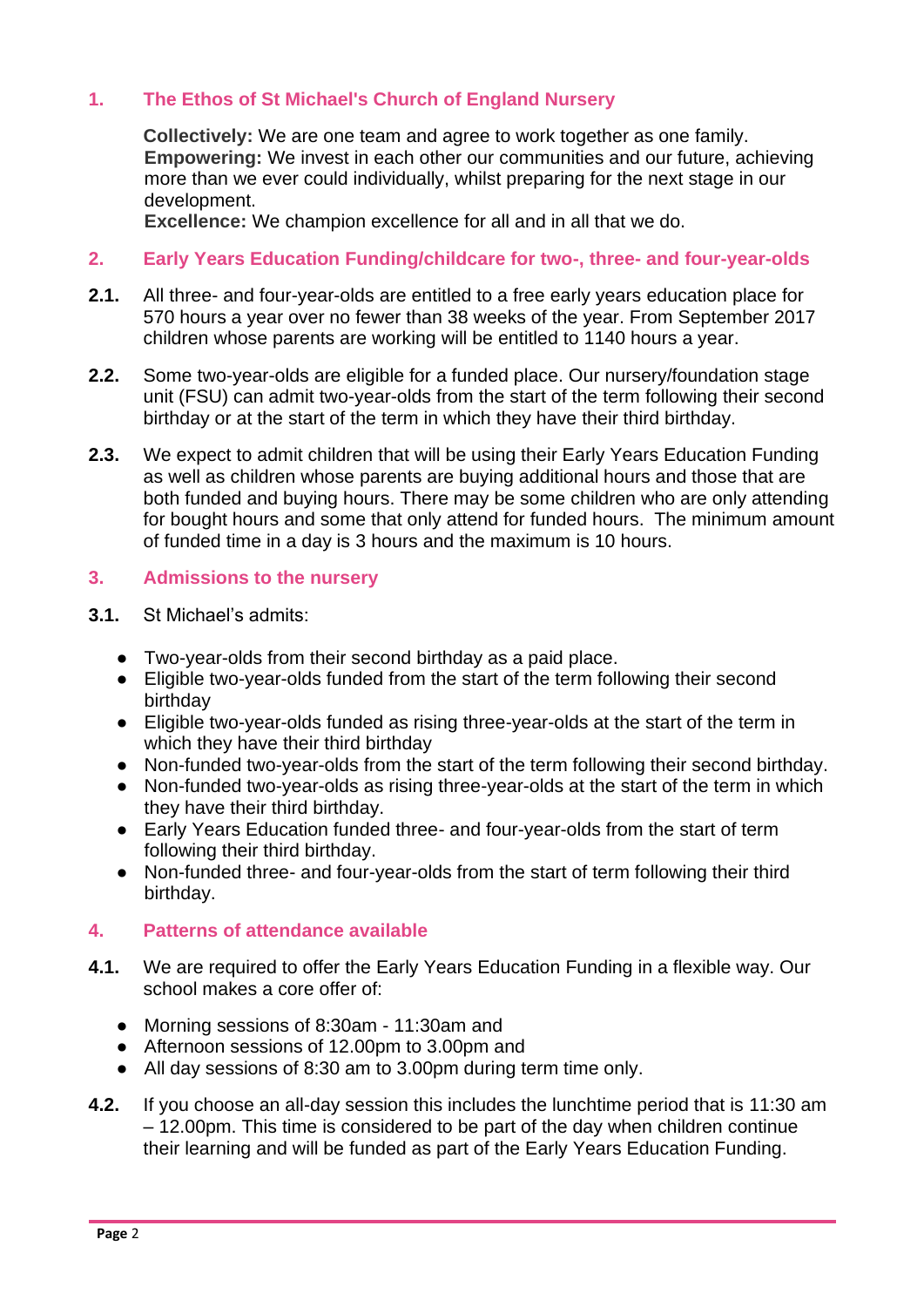# **5. Charging**

- **5.1.** There is no charge for applying for a place, for admission or for the provision of education. We will not request donations before or during the admissions process and any donations made to the school following admission are entirely voluntary. No bought activities, such as visits, are compulsory.
- 5.2. The school must comply with Torbay Council's **[Local Conditions of Funding](http://www.torbay.gov.uk/children-and-families/childcare/30-hours-free-childcare-providers/)**<sup>1</sup>. A charge cannot be made if a child is only attending the nursery as part of their Early Years Education Funding.
- **5.3.** Details about buying additional sessions/hours in the nursery are set out in the schools charging policy. A policy on charging for activities is available on request from the school and can be viewed on our website.
- **5.4.**Non-funded places are also available charged at £4 per hour for 3 & 4 Year old and £4.20 per hour for 2 Year olds until the start of the term following their third birthday

# **6. Childcare Vouchers and Tax-Free Childcare**

- **6.1.** Our school accepts childcare vouchers (Sodexo, Computer Share and Busy Bees). If your employer has a different voucher scheme please contact the school office to discuss your requirements.
- **6.2.**For working families, including self-employed we accept Tax-Free Childcare
- **6.3.** The table below sets out our session times. When applying for a place please tell us what sessions you need. We only consider requests for sessions AFTER the oversubscription criteria have been applied.

| <b>Session choices</b> | <b>Hours</b> | <b>Funded/bought hours</b>                                                |  |
|------------------------|--------------|---------------------------------------------------------------------------|--|
| $8.30$ am $-11.30$ pm  | 3            | As part of the Early Years Education Funding/free childcare or<br>bought. |  |
| $9.00am - 12.00pm$     | 3            | As part of the Early Years Education Funding/free childcare or<br>bought. |  |
| 11.30am - 12.00pm      | 0.5          | As part of the Early Years Education Funding/free childcare or<br>bought. |  |
| $12.00pm - 3.00pm$     | 3            | As part of the Early Years Education Funding/free childcare or<br>bought. |  |
| $8.00am - 3.00pm$      | 7            | As part of the Early Years Education Funding/free childcare or<br>bought. |  |

 $1$  The Local Conditions of Funding are continually being updated so please make regular visits to the document. www.torbay.gov.uk/schools-and-learning/information-for-schools/schools-funding/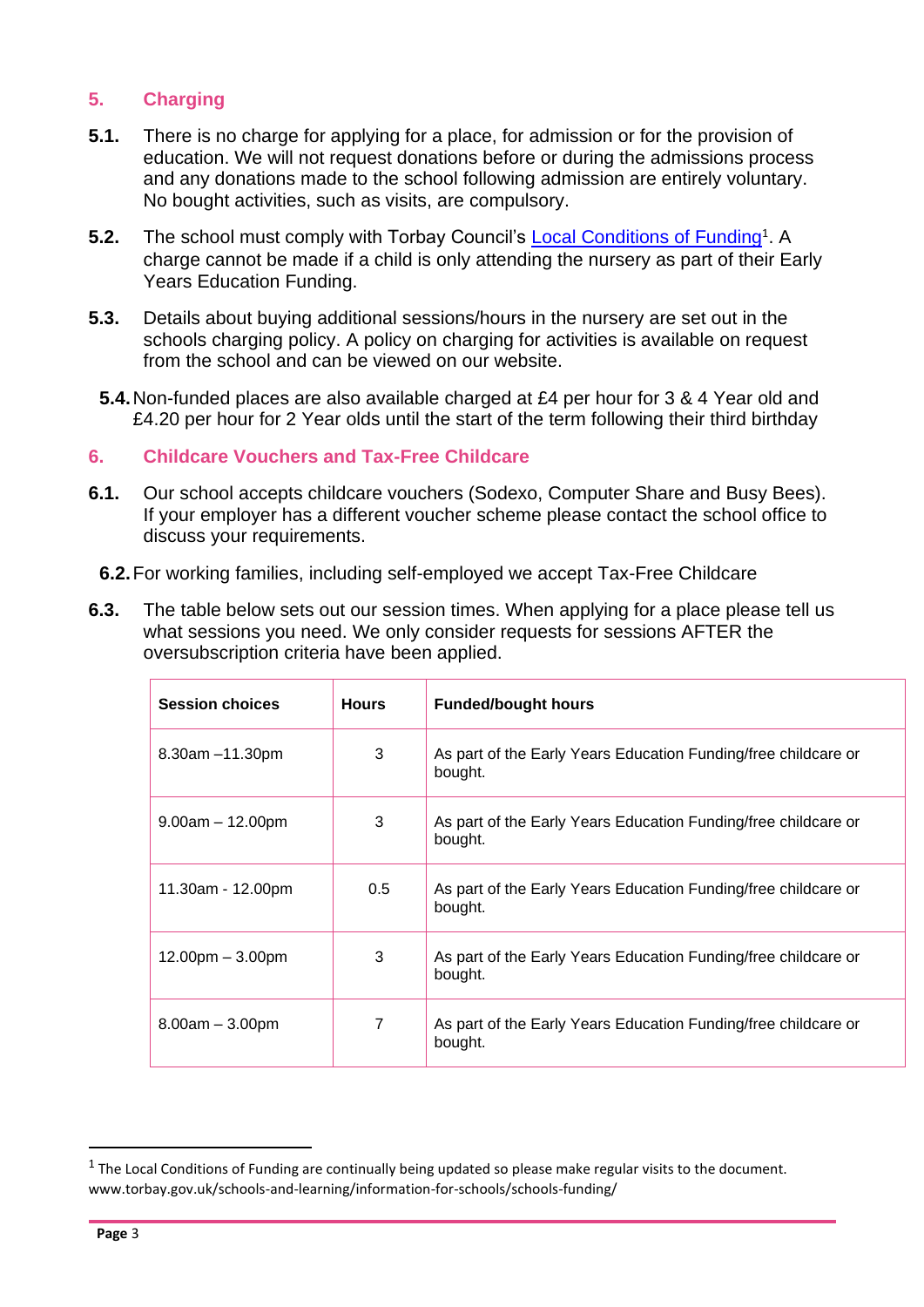| $8.30am - 3.00pm$ | 6.5 | As part of the Early Years Education Funding/free childcare or<br>bought. |
|-------------------|-----|---------------------------------------------------------------------------|
| $9.00am - 3.00pm$ |     | As part of the Early Years Education Funding/free childcare or            |
| 6                 |     | bought.                                                                   |

**7.3** Parents only wishing to use their 15 funded hours with us need to choose sessions carefully so that they can access the full 15 hours

e.g. sessions of  $3 + 3 + 3 + 3 + 3$  hours = 15 OR  $6 + 3 + 3 + 3$  hours = 15.  $6 + 6 + 3$ hours  $= 15$ 

**NB** The funding can only be taken between 8.00am. and 6.00pm.

# **7. School Lunches**

- **7.1.** If your child is entitled to FSM, and attend nursery for both before and after lunch sessions, a free school meal can be provided. The same [benefits criteria](http://www.torbay.gov.uk/schools-and-learning/fsm/) apply to nursery school children as apply to children in school.
- **7.2.** Registered nursery children who do not meet the eligibility criteria for free school meals can pay for a school lunch or bring a packed lunch.

# **8. Visiting**

- **8.1.** We welcome visits from parents and children who are considering applying for a place here. This is an opportunity for you to see what we have to offer. Visits are not a compulsory part of the admissions process and will not affect decisions on whether a place can be offered at our nursery. If you would like to visit, you should contact the school to make an appointment.
	- **8.2.**Home visits will take place prior to your child starting
	- **8.3.**Stay & play and taster sessions are offered when places have been accepted. The Nursery lead will also discuss a phased start if required.
	- **8.4.**Most children will start at the nursery at the start of the term. Other children join us "in-year" at other times. This may be because they are new to the area or would like to transfer from another school or early years provider.
	- **8.5.**Please complete the expression of interest form or School Nursery Application Form .
	- **8.6.**Places are not allocated to a child automatically, even where:
		- there is an older sibling attending here;
		- a child attends a particular toddler group or Children's Centre attached to the school;
		- a parent has expressed an interest at any time in the school; or
		- the child has always lived close to the school.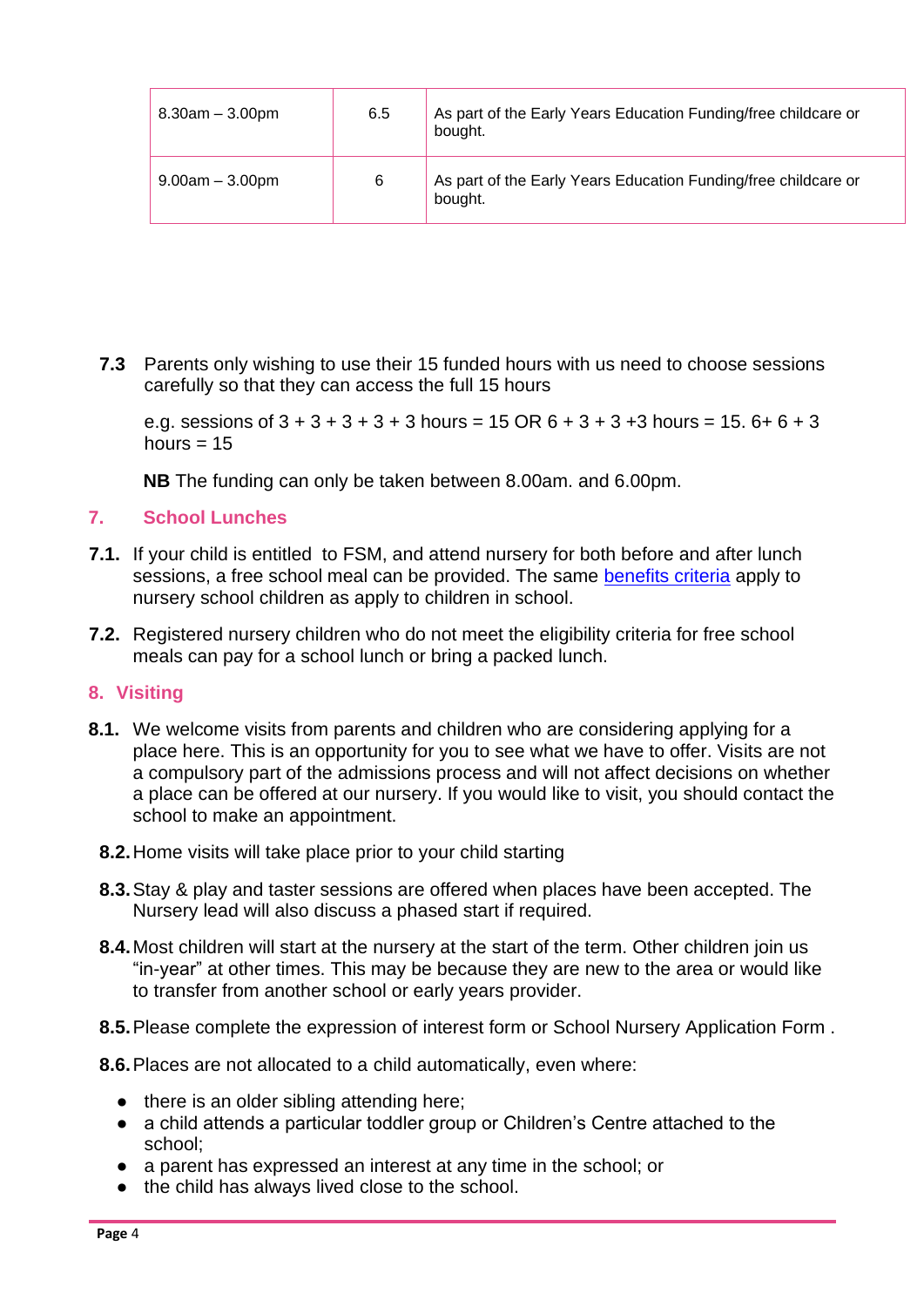**8.7.**No places will be held in reserve for a child who applies late; the school cannot hold places empty if another child applies for admission. We will publicise the need to apply but the responsibility for making an application will be with you as the parent.

# **9. How to apply for a nursery place**

- **9.1.**Parents may complete an Expression of Interest form for all children 1 year old and under. Parents who wish to apply for a 2 year old or 3 year old place must complete th[e](https://devoncc.sharepoint.com/sites/PublicDocs/Education/_layouts/15/guestaccess.aspx?guestaccesstoken=QJJFfpIYCBOh5K6zvE%2bCKu25mTbnYCwCM%2fyZUrIk1Yk%3d&docid=0b594157e924f4614a65358482d2ae17f) School Nursery Application Form and return it to the school.
- **9.2.**The closing dates for applications for the nursery intake are: 1 May (September start), 1 October (January start) and 1 February (April start). You can apply after these dates but your application may not be considered until after all of the applications that were on time. If you couldn't apply before because, for instance, you moved to this area, you should make sure that you inform the school. If the reason for applying after the closing date is accepted, your application will be considered at the same time as everyone who did apply on time if this is still possible.

# **10.Information provided in an application**

- **10.1.** We would like all applications to be fully and honestly completed. It is important that where we offer places to some and refuse others we do so fairly and consistently. Where we have reason to believe that information is false and has been provided knowingly we may withdraw the offer of a place. This is particularly relevant where an address is given which is not the one from which a child will actually attend nursery and this disadvantages another child. If necessary, we will ask for evidence of a child's home address and date of birth before admission.
- **10.2.** If you know or believe that your child's address will change before admission, you must inform the school as this may affect your application.
- **10.3.**You will be asked to provide date of birth evidence so we can check your child's age.

# **11.What happens next**

- 12.1 If there are fewer applications than places then no application will be refused. Only if there are more applications than there are places available will the Trust prioritise applications according to the oversubscription criteria below.
- 12.2 By 1 June , 1 November and 1 March we will contact successful parents to welcome them to the nursery and to make arrangements for admission itself. You will also be contacted if we do not have a place available so that you can apply to another provider.
- 12.3 If you need help finding a place at another provider please visit [www.torbay.gov.uk/children-and-families/childcare/nurseriesTorbay](http://www.torbay.gov.uk/children-and-families/childcare/nurseries/)
- **12.Points of Admission to nursery for funded hours**
- **12.1.** Generally, children will start at nursery at the beginning of a term, as defined by the DFE. Eligibility for two-year-olds is from the start of the term following a child's second birthday and eligibility for all three-years-olds to receive the Early Years Education Funding is at the start of the term following their third birthday. This funding will be paid up until the time when the child reaches statutory school age if the parent chooses to defer or delay entry into school.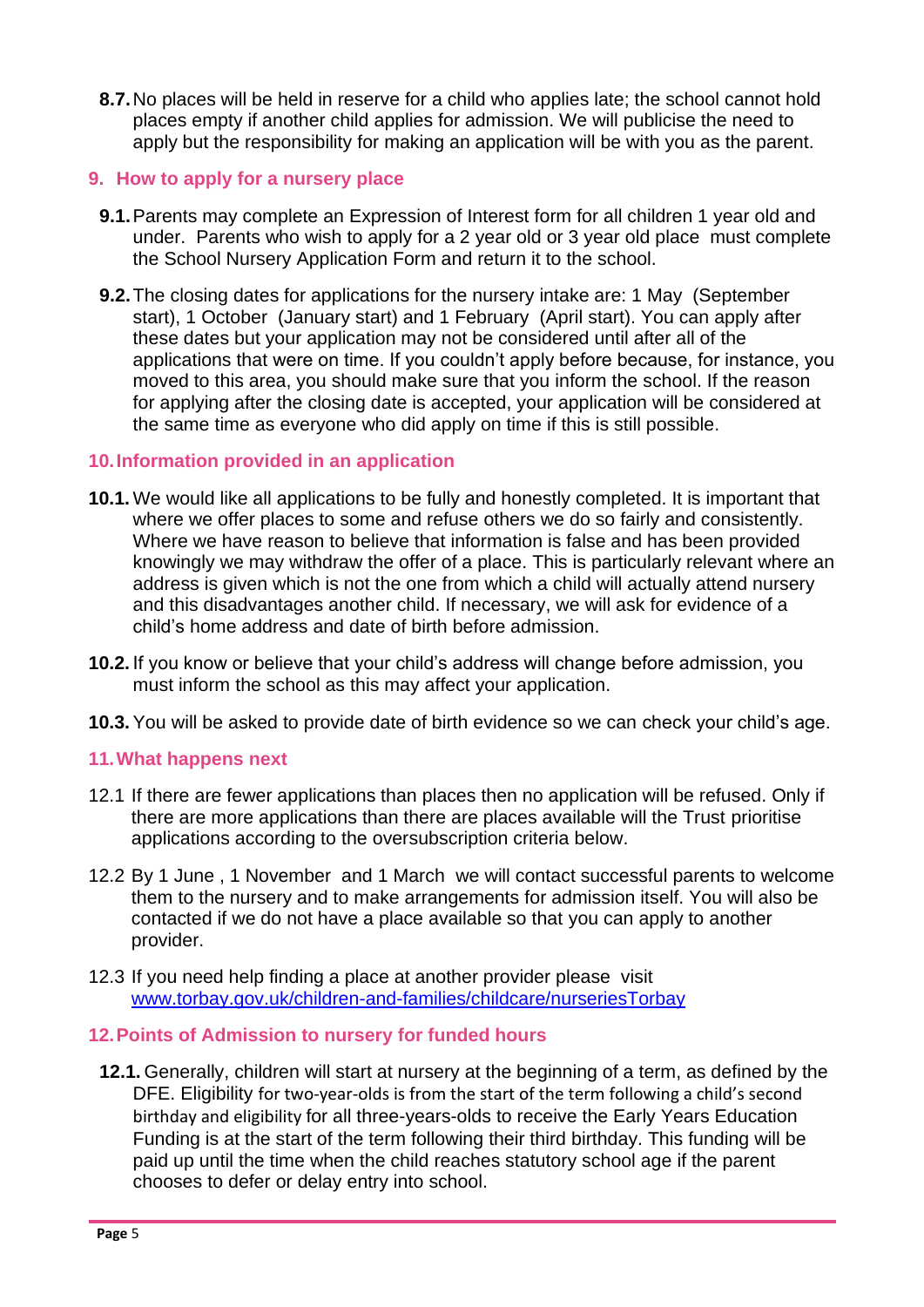| Children who are eligible 2 or 3 year olds |                  |                          |  |  |
|--------------------------------------------|------------------|--------------------------|--|--|
| On or after                                | And on or before | <b>Funding starts:</b>   |  |  |
| 1 September                                | 31 December      | Spring (after Christmas) |  |  |
| 1 January                                  | 31 March         | Summer (after Easter)    |  |  |
| 1 April                                    | 31 August        | Autumn (after Summer)    |  |  |

**12.2.** There is a legal requirement that all children begin full time education by the beginning of the term following their **fifth** birthday. All places offered in reception at the normal round are for full-time admission in the September following the **fourth** birthday. This is a legal requirement on schools but not on parents who retain a right to defer admission or send their child part time.

# **13.The Admissions Process**

| 1) Children become<br>eligible for a place<br>when they were<br>born:     | On or after 1<br>April and on or<br>before 31<br>August                                                                                          | On or after 1<br>September & on or<br>before 31<br>December | On or after 1<br>November & on or<br>before 31 March |
|---------------------------------------------------------------------------|--------------------------------------------------------------------------------------------------------------------------------------------------|-------------------------------------------------------------|------------------------------------------------------|
| 2) Visit the nursery in:                                                  | Spring term                                                                                                                                      | Summer term                                                 | Autumn term                                          |
| 3) Apply by:                                                              | 1 May                                                                                                                                            | 1 October                                                   | 1 February                                           |
| 4) Admissions panel<br>meet in:                                           | May                                                                                                                                              | October                                                     | February                                             |
| 5) Receive a letter<br>about your<br>application before:                  | June                                                                                                                                             | November                                                    | March                                                |
| 6) Reply to the letter                                                    | Reply to the letter within 2 weeks to accept a place (or ask<br>why you did not get a place). You can telephone, email or<br>write to the school |                                                             |                                                      |
| 7) Start at Nursery<br>(or at the start of term<br>closest to that month) | September<br><b>Autumn Term</b>                                                                                                                  | January<br>Spring term                                      | April<br>Summer term                                 |

# **14.Published Nursery Admissions Number (PNAN)**

15.1 This is the number of places we intend to make available for our normal nursery intake. Once we set this number, we will not refuse admission for applications below the PNAN. If there is unexpectedly high demand and we believe we could admit more children, we inform Torbay Council's Early Years and Childcare Advisory Team and either some children will be admitted above the PNAN or we will increase the PNAN. The number of children that can be admitted will depend on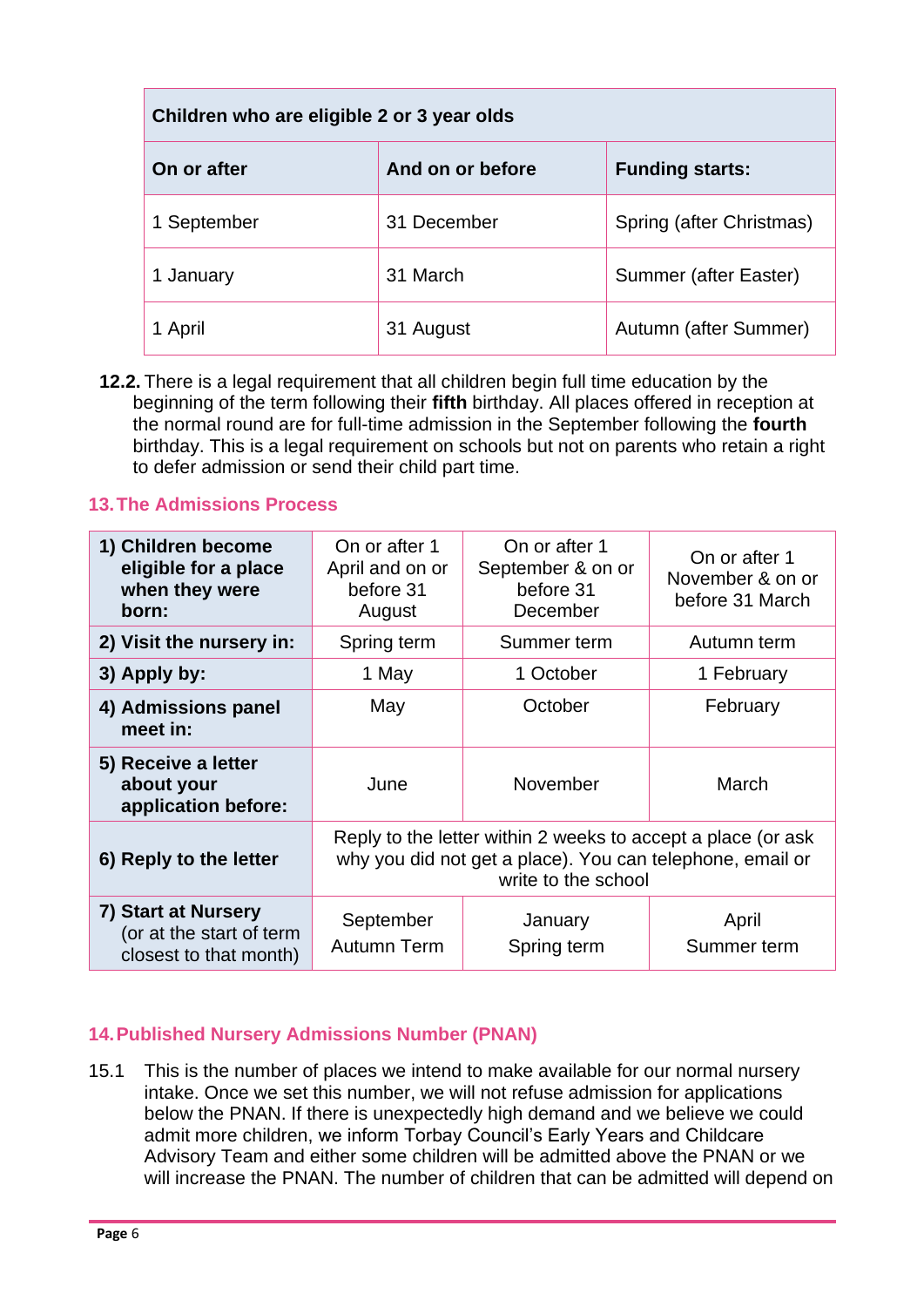their age, the amount of floor space we have and whether additional staff will be required.

- 15.2 The Trust also factors in the local demand for places. If there is a change to the PNAN part way through the year this must be published.
- 15.3 If there is an increase in the demand for places, the Trust may decide to increase the PNAN at the start of the following term in order to accommodate children on the waiting list and conversely reduce the PNAN if there is a very low demand.
- **14.1.** The table below sets out our Published Nursery Admissions Number (PNAN) for 2021-22

**The maximum number of 2, 3 and 4 year old children (this includes rising 3 year olds) that will be admitted at any one time:**

30

**14.2.** Where the number of applications exceeds the number of places available the Trust will use the following oversubscription criteria to prioritise applications for both funded and bought hours:

**Looked After Children or those who were Looked After but ceased to be because they were adopted, made the subject of a child arrangements order or made the subject of a special guardianship order.** 

**Priority will next be given to children with an exceptional medical or social need to attend this setting.**

**Priority will next be given to those who are eligible for the Early Years Education Funding for two-year-olds.**

**Priority will next be given to children who are sibling of pupils on roll at this nursery or school when the application is made.**

**Priority will next be given to children of members of staff who have been employed at this school for more than two years when the application is made or recruited within the past two years to fill a vacancy for which there was a skills shortage.** 

**Other children**

**Tie breaker – to prioritise applications in the same oversubscription criterion, we will use: a) straight-line distance from home to school and, b) where distances are equal (within a metre) we will use a Random Ballot.**

**A child with an Education, Health and Care Plan naming the nursery will be admitted**

**16 Exceptional social or medical need for admission to our nursery.**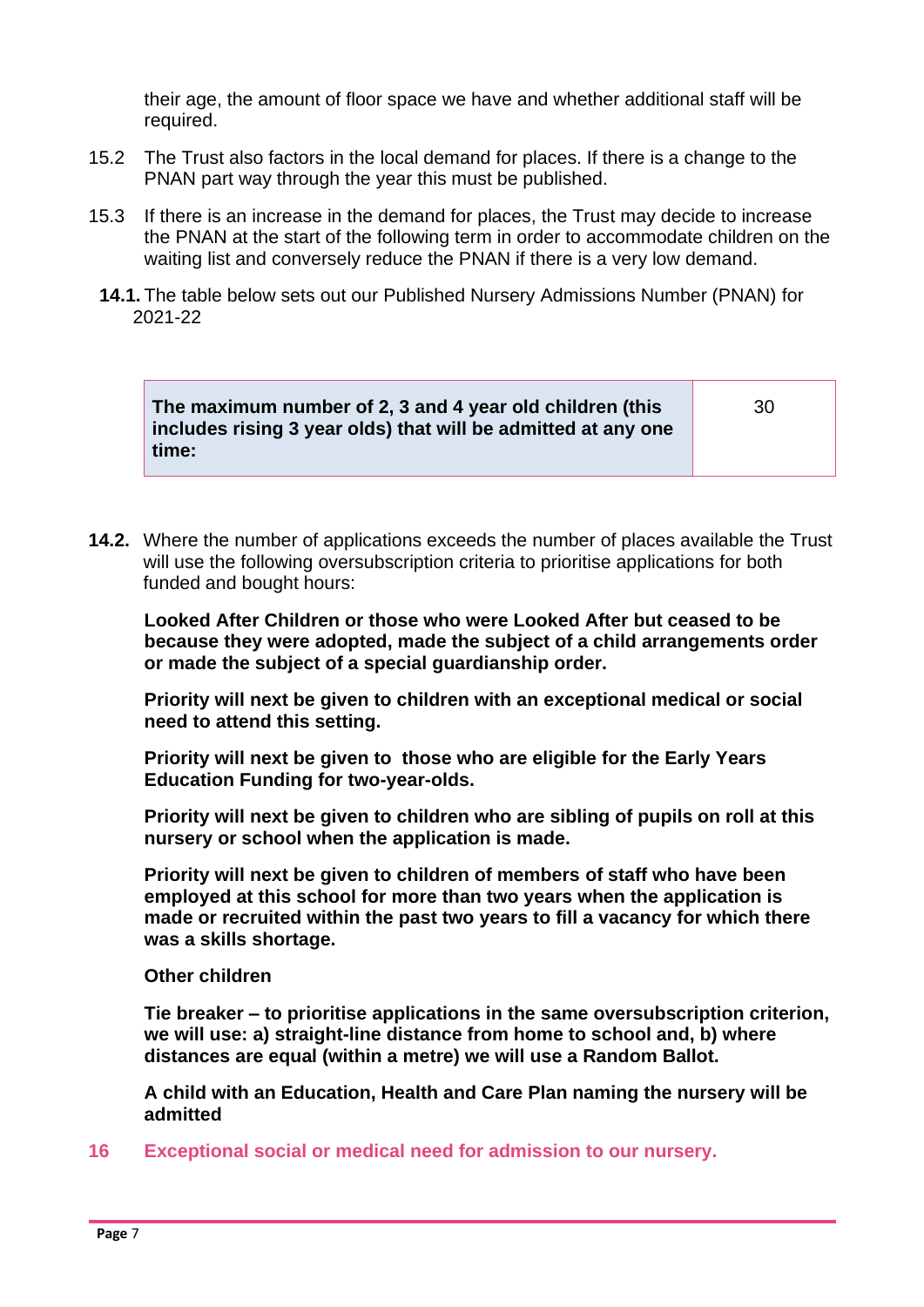- 16.1 We give higher priority for children where there is an exceptional social or medical need to attend this nursery. The need must be specific to this nursery: the child may have very challenging circumstances that requires additional support but if that support could also be provided at another nursery, there would be no exceptional need to attend this nursery. Exceptional social or medical need could include:
	- A serious medical condition, which can be supported by medical evidence;
	- Significant caring responsibilities, which can be supported by a social care officer;
	- Where the child has a disability that may make travel to another nursery more difficult, which can be supported by medical evidence.
- 16.2 These examples aren't meant to be exhaustive or exclusive. Neither should it be assumed that similar circumstances would impact on different children and families in the same way.

# **17 Waiting lists**

- 17.1 Following the allocation of nursery places the school will retain a waiting list. Waiting lists will be kept in order of the oversubscription criteria above. Places on lists will not be prioritised according to how long a child's name has been on that list or by the age of the child or by whether the sessions are funded or bought. It is possible that a child's name could go down on a list as well as up.
- 17.2 If a place is only available for a short period of time, i.e. half a term or less, then the school will discuss with the parent whether it would be in the child's best interest to attend the nursery for such a short period of time before having to find a place at another provider. Continuity and consistency of care is most important in the early years and having lots of transitions can be disruptive for a child.
- 17.3 Parents with very young children, i.e. those that are not due to start within the next two terms, will be asked to complete an expression of interest.

# **18. Increasing the hours attended**

18.1 If a place becomes available part way through a term and there is a waiting list, priority for the place will be given to the child/children on the waiting list. If the parents on the waiting list do not want the places as the times that are available then the places can be offered to parents of children who are already attending the nursery. Similarly, if there is not a waiting list and there are parents of children that already attend the nursery who want to either take up additional funded hours and/or buy extra hours then a list of those parents will be made and the oversubscription criteria will be applied to determine who should be given priority for that place.

# **19 Admissions appeals**

19.1 If a nursery place is refused, parents can go through the schools complaints process to express their concerns. The Trust will review the decision and decide whether the refusal was justified on the grounds that the nursery is full. Even if it is agreed that the nursery was full, it will also consider the impact on the child and family and may still award a place at the nursery if there is both the physical space and sufficient staff available.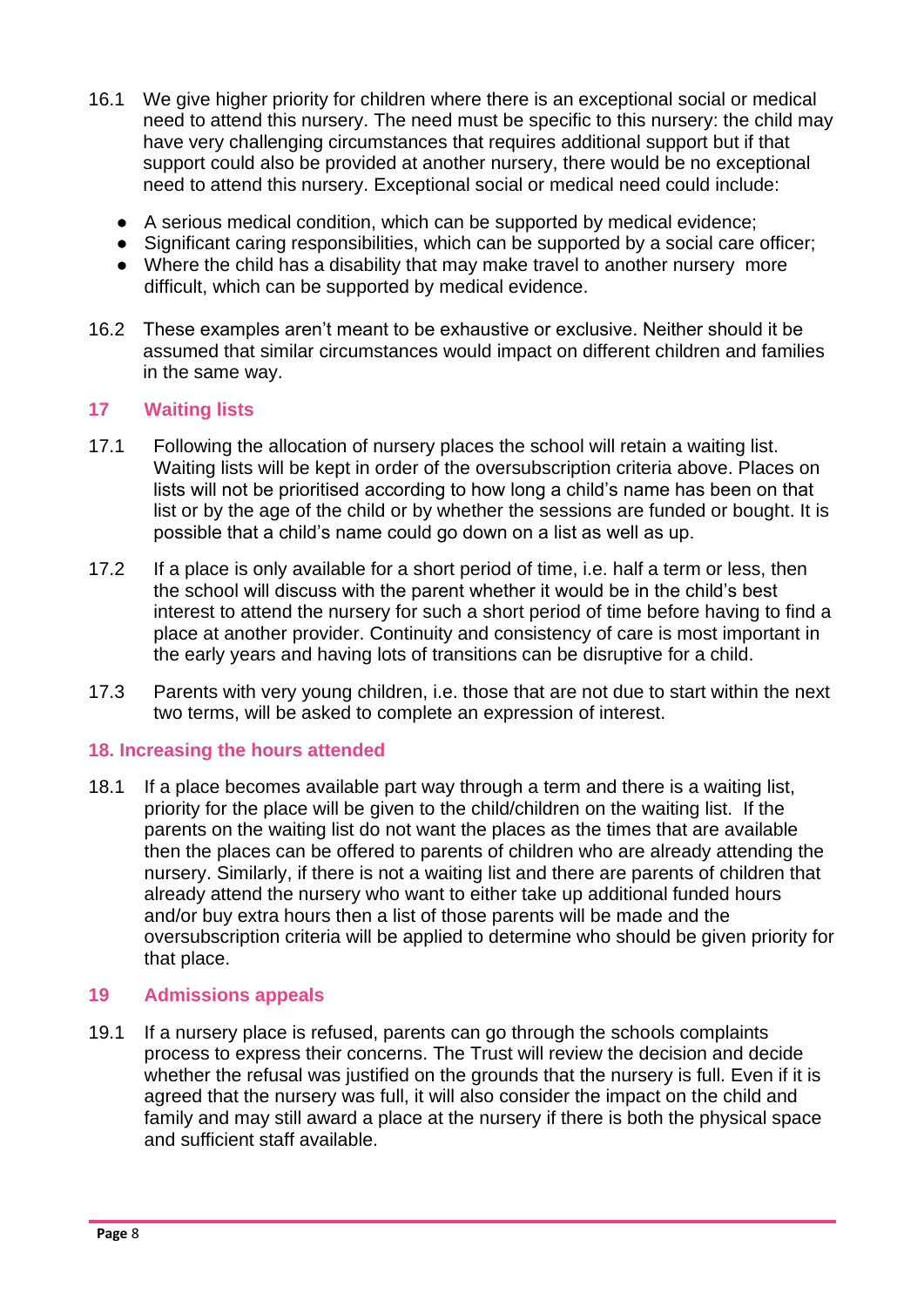# **20 Transport**

20.1 No transport is available for pre-school children.

#### **21 Uniform**

21.1 Children attending this nursery are encouraged to wear a uniform. Some of the items required can be purchased from Price and Buckland and the rest of the uniform can be bought from retail outlets.

# **22 Claiming the Early Years Education Funding**

22.1 The Early Years Education Funding can be taken at more than one provider. Although there is no upper limit on the number of providers a child can attend careful consideration must be given to ensuring that the child feels settled, safe and can form relationships with significant adults.

22.2 It is important that both the school and parent can see what time is funded and what time is being bought.

22.3 Parents must not claim more than the 15 hour entitlement, checks are carried out to ensure that over claims are not made.

22.4 All 3 and 4-year-olds in England already get 15 hours a week, or 570 hours a year of free early education. If their parents are living and working in England, 3 and 4-yearolds may be entitled to 30 hours free childcare. An extra 570 hours of free childcare a year, so 1140 hours in total. 30 hours free childcare will be available from September 2017.

22.5 Some two-year-olds are eligible for a funded place in provision that Devon County Council has approved as being good or better quality. Our nursery/foundation stage unit (FSU) is an approved provider and can admit two-year-olds from the start of the term following their second birthday or at the start of the term in which they have their third birthday.

22.6 The eligibility criteria are the same as the ones for Tax-Free Childcare, except you can continue to get these types of support at the same time as 30 hours free childcare:

- tax credits
- Universal Credit
- childcare vouchers or salary sacrifice schemes
- childcare grants and bursaries

22.7 When you apply, you'll be confirming that you need childcare so that you and your partner, if you have one, can work. If your child's already in a full-time reception class in a state funded school, you won't be eligible for 30 hours free childcare.

22.8 You may be asked to help complete a Conflict Buster and Parent Declaration Form if you want some funded time with us and some at another provider.

# **23 Changes to attendance**

23.1 Changes to the times when a child is attending will generally only be agreed to take effect from the start of a term. The oversubscription criteria will be applied to both 1 and 2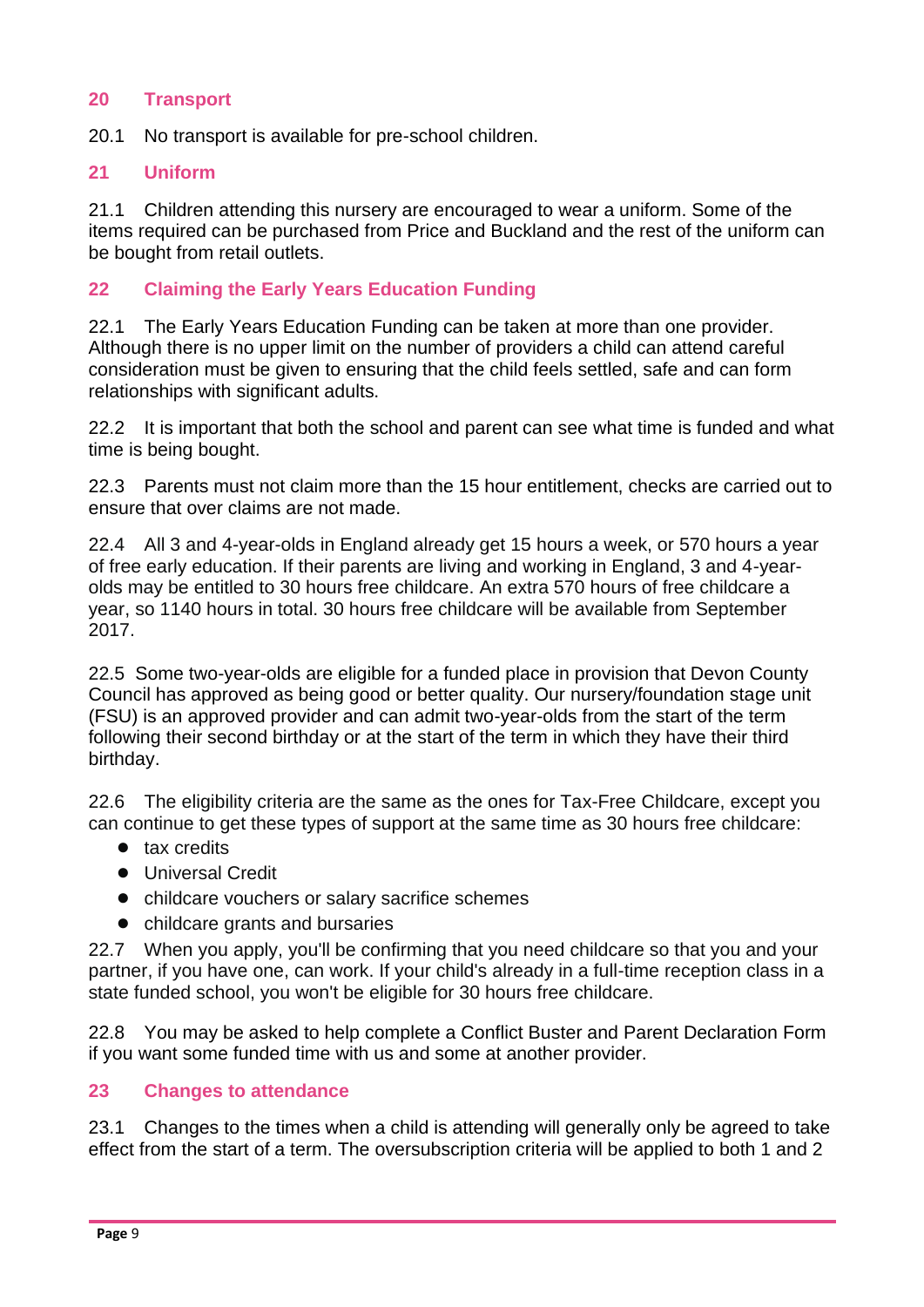below to determine within each group which children should be given priority. Order of priority for the consideration of unfilled places.

- 1) New applications from parents whose children do not yet attend the nursery.
- 2) Requests by parents whose children attend the nursery and they want to increase OR change the times their child attends

23.2 It is expected that parents will ensure that their child will attend at the times agreed on the so that children can establish a routine and be ready to start school.

23.3 If a child is sick the parent must inform the school. If a child does not attend the nursery for a period of more than two weeks without informing the school that child's place may be offered to another child.

# **24 Induction and transition arrangements for starting nursery/FSU**

24.1 St Michael's provides outstanding early years provision for all children aged between two, three and four years. All children will experience the exciting, stimulating learning activities planned to support your child's learning based on their interests and their next steps to ensure they are able to progress to their highest potential. We aim to develop a broad and balanced curriculum to stimulate your child to acquire knowledge and develop individual skills. We see the unique child and we actively help them to grow and develop into a capable, confident and self-assured individuals. Every child is constantly learning in a rich environment both indoors and outdoors with stimulating resources to excite them and ignite their learning. We learn in a fun, practical, purposeful and playful way so learning is fun and relevant to the world and the children are encouraged to explore and take initiative in their own learning.

24.2 Following your school tour and acceptance of place, you will be asked to arrange a suitable date for us to come along and meet with you and your child at your home. This allows us to discuss your child's interests, past experiences and any questions or concerns you may before they begin their journey into nursery. To ensure that your child's transition is made as smooth as possible we will then invite you both to a stay and play session and arrange a staggered start if necessary.

# **25. Contacts and further information**

| <b>Headteacher</b><br><b>Mrs J Edwards</b> | E-mail:         | stmichaels@lapsw.org  |
|--------------------------------------------|-----------------|-----------------------|
|                                            | Telephone:      | 01803 500971          |
|                                            | <b>Website:</b> | stmichaels-lap.co.uk/ |